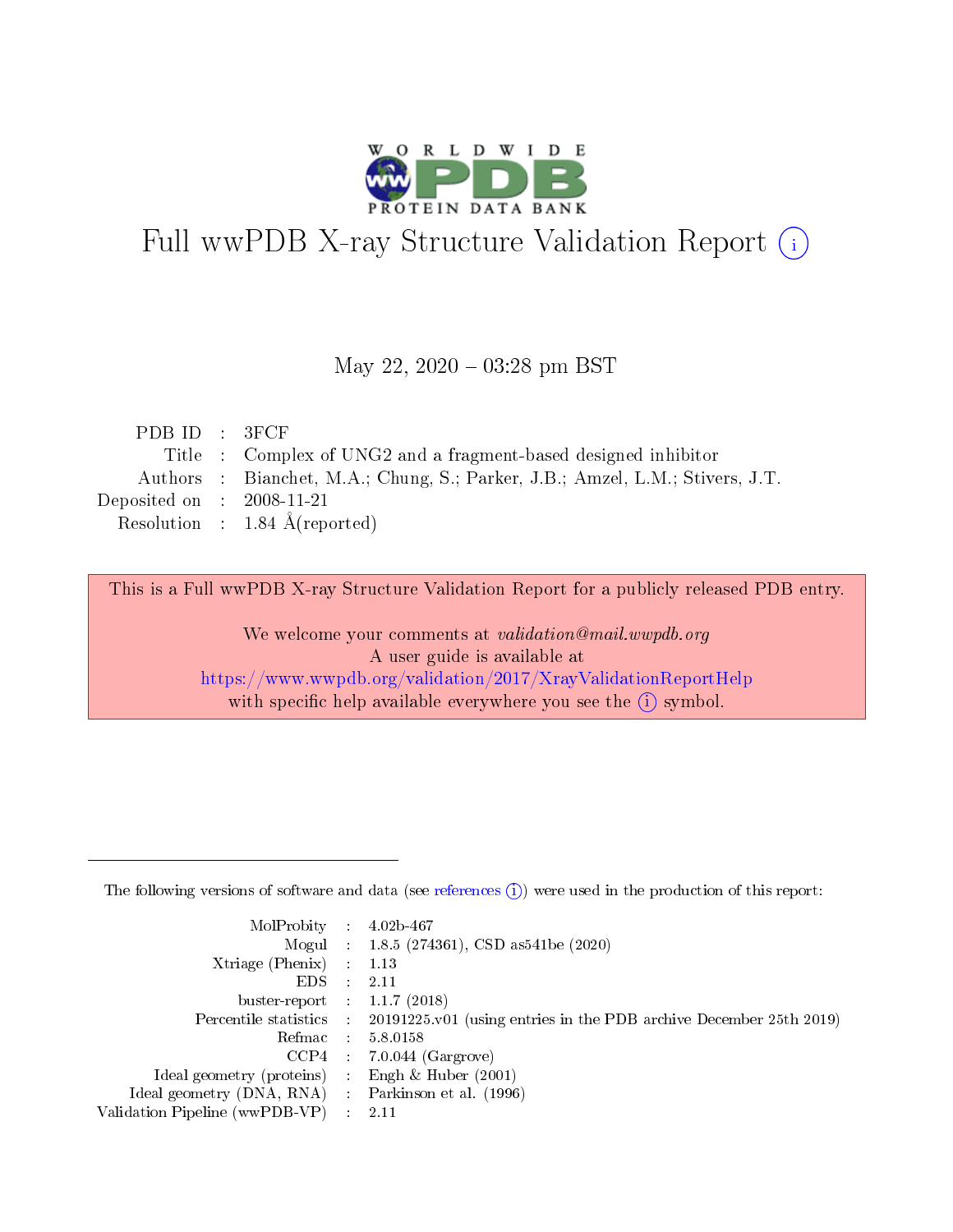# 1 [O](https://www.wwpdb.org/validation/2017/XrayValidationReportHelp#overall_quality)verall quality at a glance  $(i)$

The following experimental techniques were used to determine the structure: X-RAY DIFFRACTION

The reported resolution of this entry is 1.84 Å.

Percentile scores (ranging between 0-100) for global validation metrics of the entry are shown in the following graphic. The table shows the number of entries on which the scores are based.



| Metric                | Whole archive<br>$(\#\text{Entries})$ | <b>Similar resolution</b><br>$(\#\text{Entries}, \text{resolution range}(\text{\AA}))$ |  |  |
|-----------------------|---------------------------------------|----------------------------------------------------------------------------------------|--|--|
| $R_{free}$            | 130704                                | $4003(1.86-1.82)$                                                                      |  |  |
| Clashscore            | 141614                                | $4233(1.86-1.82)$                                                                      |  |  |
| Ramachandran outliers | 138981                                | $4185(1.86-1.82)$                                                                      |  |  |
| Sidechain outliers    | 138945                                | $4186(1.86-1.82)$                                                                      |  |  |
| RSRZ outliers         | 127900                                | $3957(1.86-1.82)$                                                                      |  |  |

The table below summarises the geometric issues observed across the polymeric chains and their fit to the electron density. The red, orange, yellow and green segments on the lower bar indicate the fraction of residues that contain outliers for  $>=3, 2, 1$  and 0 types of geometric quality criteria respectively. A grey segment represents the fraction of residues that are not modelled. The numeric value for each fraction is indicated below the corresponding segment, with a dot representing fractions <=5% The upper red bar (where present) indicates the fraction of residues that have poor fit to the electron density. The numeric value is given above the bar.

| Mol       | $\sim$ 1<br>hain | Length | Quality of chain |  |
|-----------|------------------|--------|------------------|--|
|           |                  | าาา    | %                |  |
| <u>д.</u> | . .              | ചച∪    | 98%              |  |

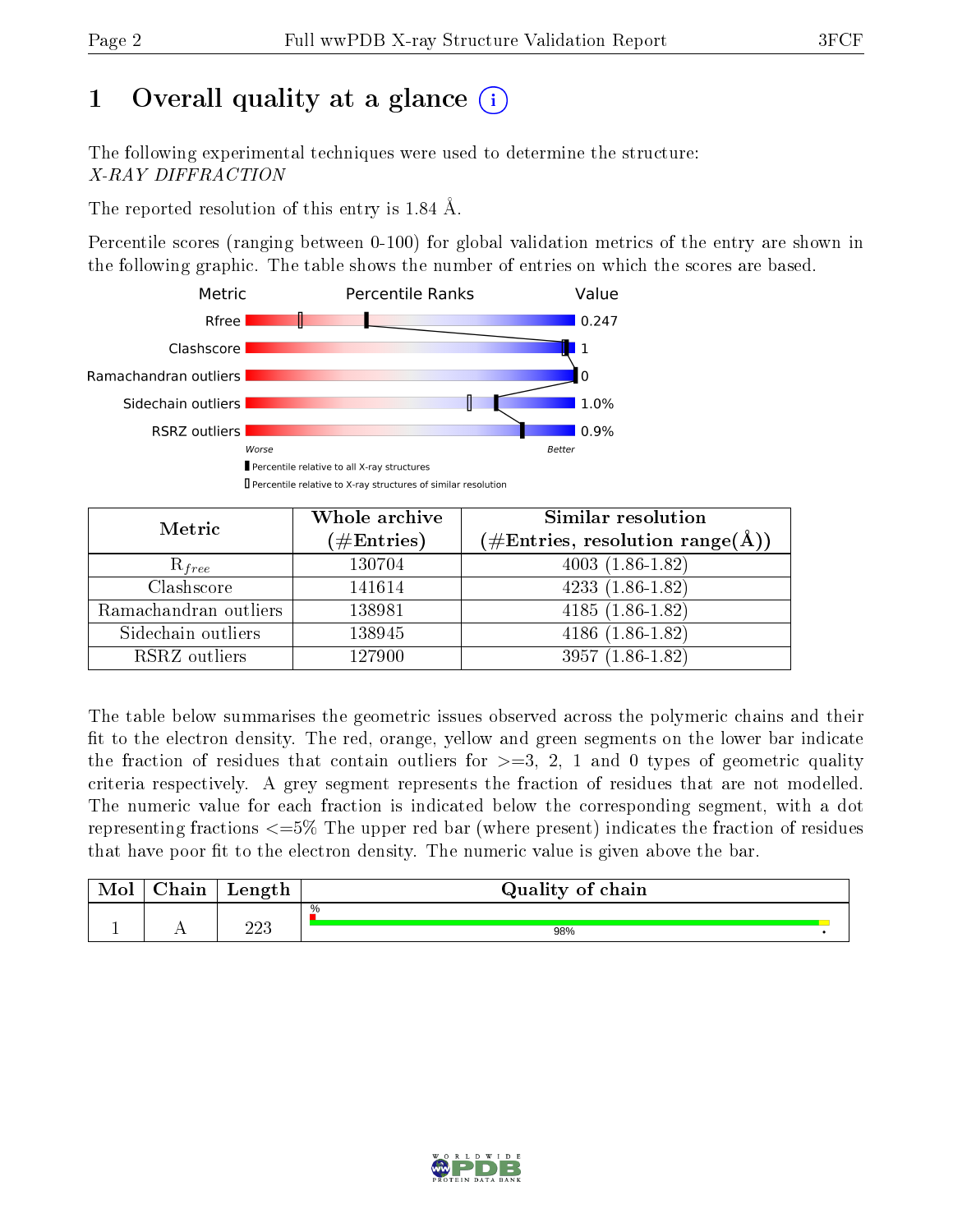# 2 Entry composition  $\left( \cdot \right)$

There are 4 unique types of molecules in this entry. The entry contains 2035 atoms, of which 0 are hydrogens and 0 are deuteriums.

In the tables below, the ZeroOcc column contains the number of atoms modelled with zero occupancy, the AltConf column contains the number of residues with at least one atom in alternate conformation and the Trace column contains the number of residues modelled with at most 2 atoms.

• Molecule 1 is a protein called Uracil-DNA glycosylase.

| Mol | ${\rm Chain}$ | Residues | Atoms               |      |     |     |  | $\text{ZeroOcc} \mid \text{AltConf} \mid \text{Trace}$ |  |
|-----|---------------|----------|---------------------|------|-----|-----|--|--------------------------------------------------------|--|
|     |               | 223      | $\rm Total$<br>1825 | 1177 | 323 | 319 |  | -                                                      |  |
|     |               |          |                     |      |     |     |  |                                                        |  |

There are 3 discrepancies between the modelled and reference sequences:

| Chain |    | Residue   Modelled   Actual | Comment                     | Reference        |
|-------|----|-----------------------------|-----------------------------|------------------|
|       |    | MET                         | EXPRESSION TAG              | UNP P13051       |
|       | 83 | GLU                         | EXPRESSION TAG   UNP P13051 |                  |
|       |    | PHE                         | EXPRESSION TAG              | $\pm$ UNP P13051 |

• Molecule 2 is  $3-[1E,7E)$ -8- $(2,6$ -dioxo-1,2,3,6-tetrahydropyrimidin-4-yl)-3,6-dioxa-2,7-diazao cta-1,7-dien-1-yl]benzoic acid (three-letter code: FCF) (formula:  $C_{15}H_{14}N_4O_6$ ).



|  | Mol   Chain   Residues  <br>Atoms |     |  |  | $\rm ZeroOcc \mid AltConf$ |
|--|-----------------------------------|-----|--|--|----------------------------|
|  | Total C N                         | 15. |  |  |                            |

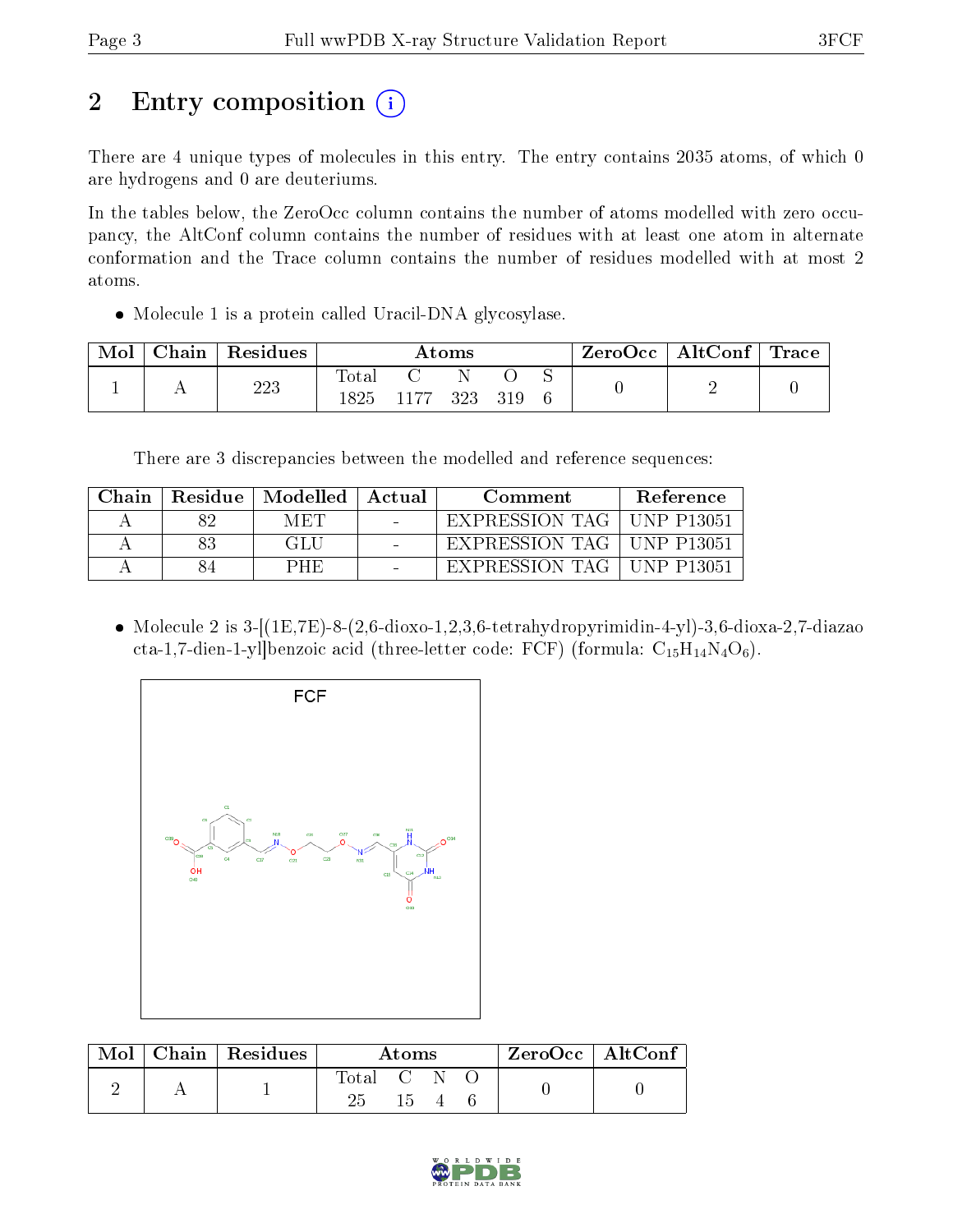Molecule 3 is THIOCYANATE ION (three-letter code: SCN) (formula: CNS).



| Mol∣ | $\mid$ Chain $\mid$ Residues $\mid$ | Atoms                         |  | $ZeroOcc \mid AltConf \mid$ |
|------|-------------------------------------|-------------------------------|--|-----------------------------|
|      |                                     | Total C N S<br>$\blacksquare$ |  |                             |
|      |                                     | Total C N S                   |  |                             |

• Molecule 4 is water.

|  | $Mol$   Chain   Residues | Atoms        | $ZeroOcc$   AltConf |  |
|--|--------------------------|--------------|---------------------|--|
|  | 179                      | Fotal<br>170 |                     |  |

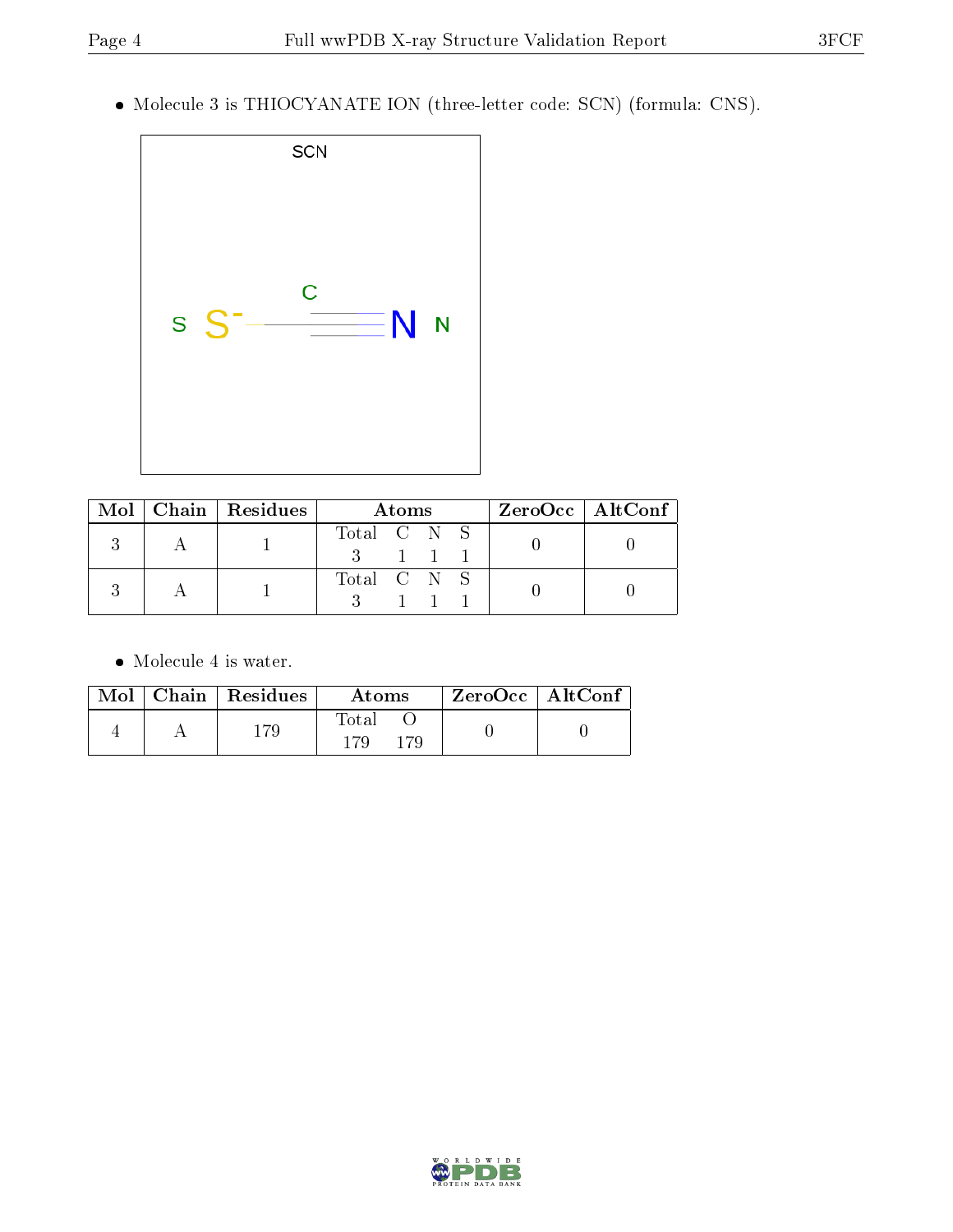# 3 Residue-property plots  $(i)$

These plots are drawn for all protein, RNA and DNA chains in the entry. The first graphic for a chain summarises the proportions of the various outlier classes displayed in the second graphic. The second graphic shows the sequence view annotated by issues in geometry and electron density. Residues are color-coded according to the number of geometric quality criteria for which they contain at least one outlier: green  $= 0$ , yellow  $= 1$ , orange  $= 2$  and red  $= 3$  or more. A red dot above a residue indicates a poor fit to the electron density (RSRZ  $> 2$ ). Stretches of 2 or more consecutive residues without any outlier are shown as a green connector. Residues present in the sample, but not in the model, are shown in grey.

• Molecule 1: Uracil-DNA glycosylase



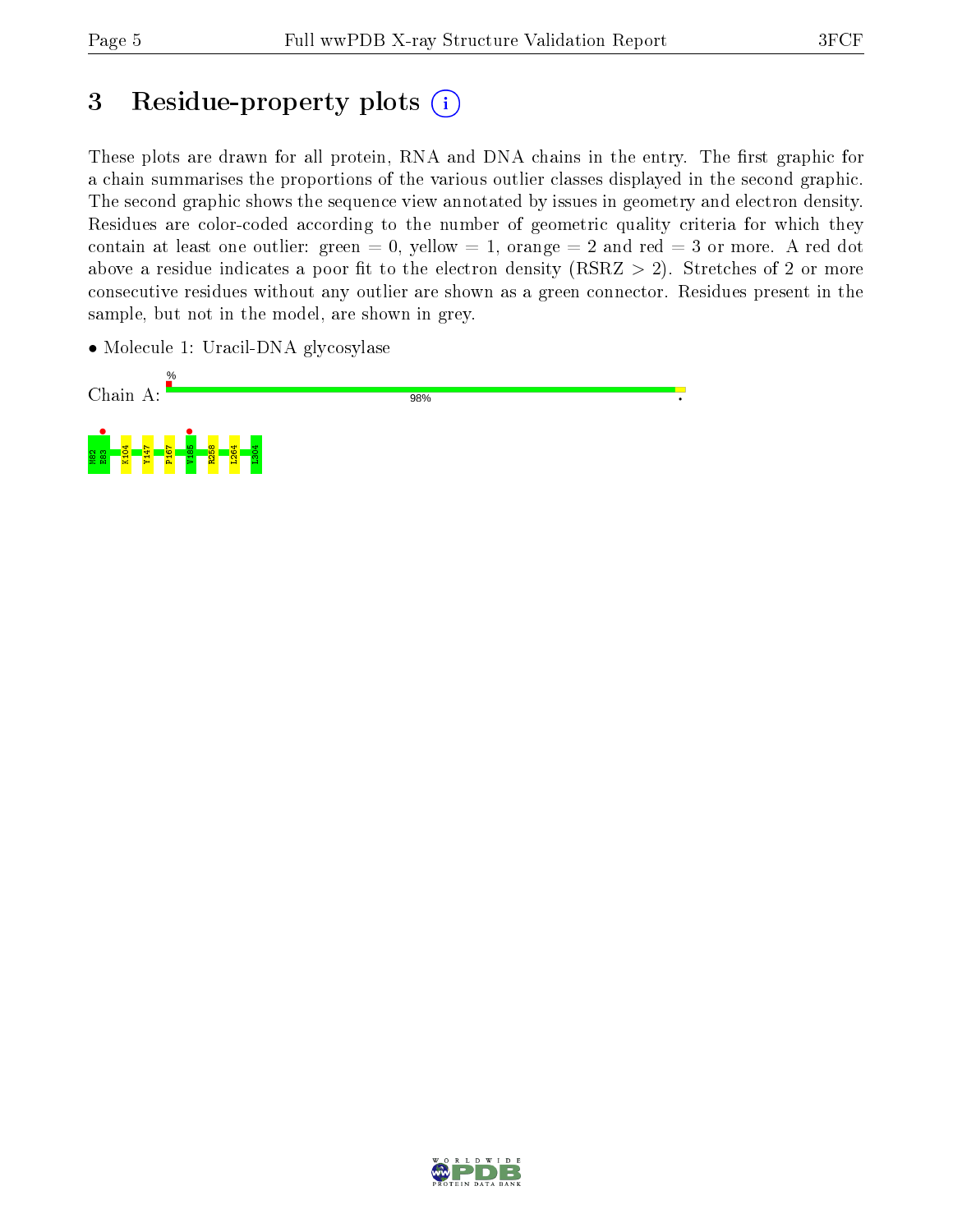# 4 Data and refinement statistics  $(i)$

| Property                                                             | Value                                                       | Source     |
|----------------------------------------------------------------------|-------------------------------------------------------------|------------|
| Space group                                                          | P 21 21 21                                                  | Depositor  |
| Cell constants                                                       | $69.26\text{\AA}$<br>$43.25\text{\AA}$<br>$70.10\text{\AA}$ |            |
| a, b, c, $\alpha$ , $\beta$ , $\gamma$                               | $90.00^\circ$<br>$90.00^\circ$<br>$90.00^\circ$             | Depositor  |
| Resolution $(A)$                                                     | 36.81<br>$-1.84$                                            | Depositor  |
|                                                                      | 36.81<br>$-1.84$                                            | <b>EDS</b> |
| % Data completeness                                                  | 80.0 (36.81-1.84)                                           | Depositor  |
| (in resolution range)                                                | $80.0(36.81 - 1.84)$                                        | <b>EDS</b> |
| $R_{merge}$                                                          | 0.05                                                        | Depositor  |
| $\mathrm{R}_{sym}$                                                   | (Not available)                                             | Depositor  |
| $\sqrt{I/\sigma}(I) > 1$                                             | 5.18 (at $1.84\text{\AA}$ )                                 | Xtriage    |
| Refinement program                                                   | <b>REFMAC</b>                                               | Depositor  |
|                                                                      | $\overline{0.198}$ ,<br>0.248                               | Depositor  |
| $R, R_{free}$                                                        | 0.196<br>0.247                                              | DCC        |
| $R_{free}$ test set                                                  | 749 reflections $(4.93\%)$                                  | wwPDB-VP   |
| Wilson B-factor $(A^2)$                                              | 24.3                                                        | Xtriage    |
| Anisotropy                                                           | 0.203                                                       | Xtriage    |
| Bulk solvent $k_{sol}(e/\mathring{A}^3)$ , $B_{sol}(\mathring{A}^2)$ | $0.34$ , $35.5$                                             | <b>EDS</b> |
| L-test for twinning <sup>2</sup>                                     | $< L >$ = 0.46, $< L2 >$ = 0.29                             | Xtriage    |
| Estimated twinning fraction                                          | $0.028$ for $-h, l, k$                                      | Xtriage    |
| $F_o, F_c$ correlation                                               | 0.94                                                        | <b>EDS</b> |
| Total number of atoms                                                | 2035                                                        | wwPDB-VP   |
| Average B, all atoms $(A^2)$                                         | $23.0\,$                                                    | wwPDB-VP   |

Xtriage's analysis on translational NCS is as follows: The largest off-origin peak in the Patterson function is  $7.41\%$  of the height of the origin peak. No significant pseudotranslation is detected.

<sup>&</sup>lt;sup>2</sup>Theoretical values of  $\langle |L| \rangle$ ,  $\langle L^2 \rangle$  for acentric reflections are 0.5, 0.333 respectively for untwinned datasets, and 0.375, 0.2 for perfectly twinned datasets.



<span id="page-5-1"></span><span id="page-5-0"></span><sup>1</sup> Intensities estimated from amplitudes.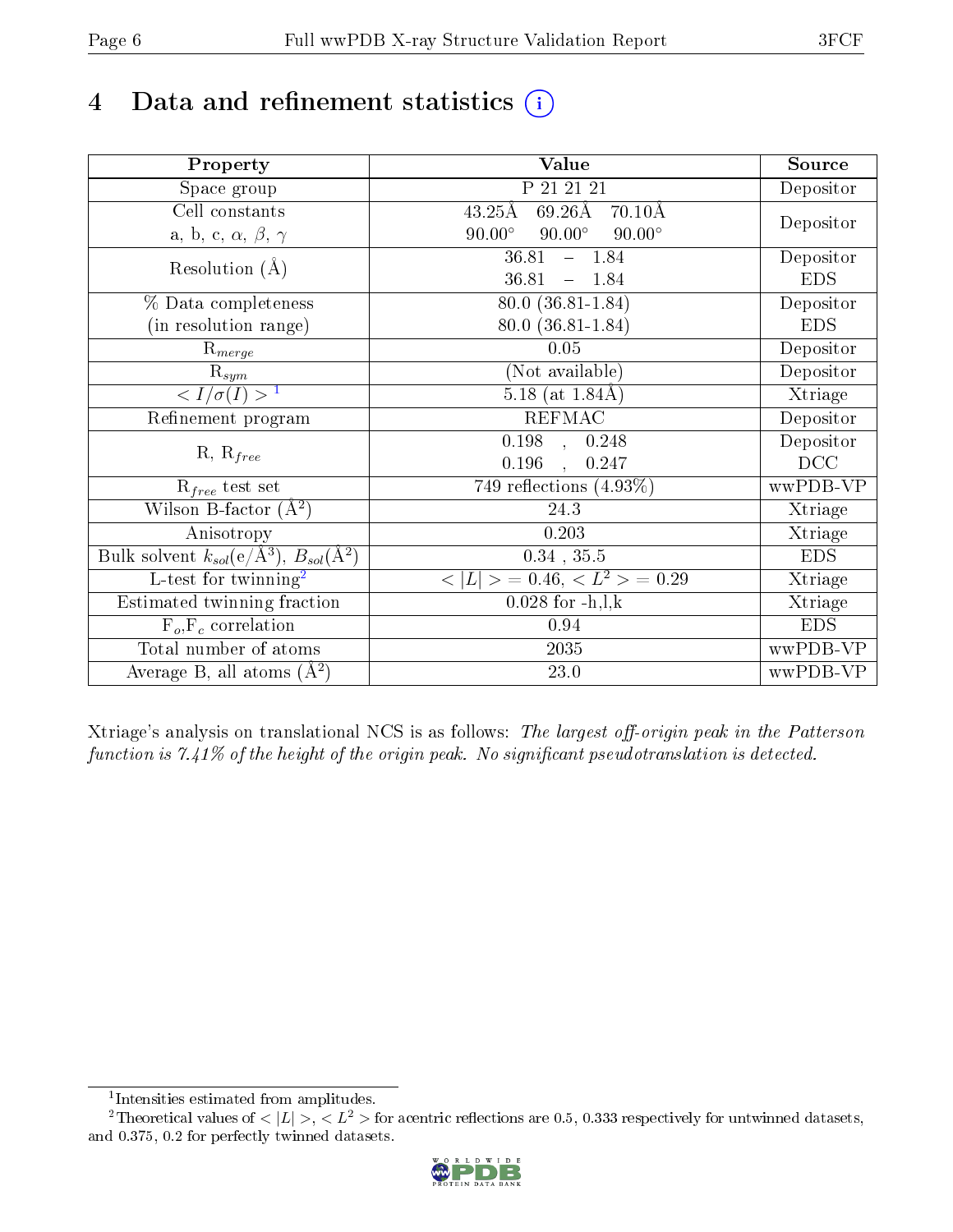# 5 Model quality  $(i)$

# 5.1 Standard geometry  $\overline{()}$

Bond lengths and bond angles in the following residue types are not validated in this section: SCN, FCF

The Z score for a bond length (or angle) is the number of standard deviations the observed value is removed from the expected value. A bond length (or angle) with  $|Z| > 5$  is considered an outlier worth inspection. RMSZ is the root-mean-square of all Z scores of the bond lengths (or angles).

|  | $Mol$   Chain |      | Bond lengths                    | Bond angles |        |  |
|--|---------------|------|---------------------------------|-------------|--------|--|
|  |               |      | RMSZ $ #Z  > 5$ RMSZ $ #Z  > 5$ |             |        |  |
|  |               | 0.38 | 0/1886                          | 0.48        | 0/2555 |  |

There are no bond length outliers.

There are no bond angle outliers.

There are no chirality outliers.

There are no planarity outliers.

### 5.2 Too-close contacts  $(i)$

In the following table, the Non-H and H(model) columns list the number of non-hydrogen atoms and hydrogen atoms in the chain respectively. The H(added) column lists the number of hydrogen atoms added and optimized by MolProbity. The Clashes column lists the number of clashes within the asymmetric unit, whereas Symm-Clashes lists symmetry related clashes.

|  |       |      | Mol   Chain   Non-H   H(model)   H(added)   Clashes   Symm-Clashes |
|--|-------|------|--------------------------------------------------------------------|
|  | 1825  | 1778 |                                                                    |
|  | 25    |      |                                                                    |
|  |       |      |                                                                    |
|  | 1 7 Q |      |                                                                    |
|  | 2035  | 1792 |                                                                    |

The all-atom clashscore is defined as the number of clashes found per 1000 atoms (including hydrogen atoms). The all-atom clashscore for this structure is 1.

All (3) close contacts within the same asymmetric unit are listed below, sorted by their clash magnitude.

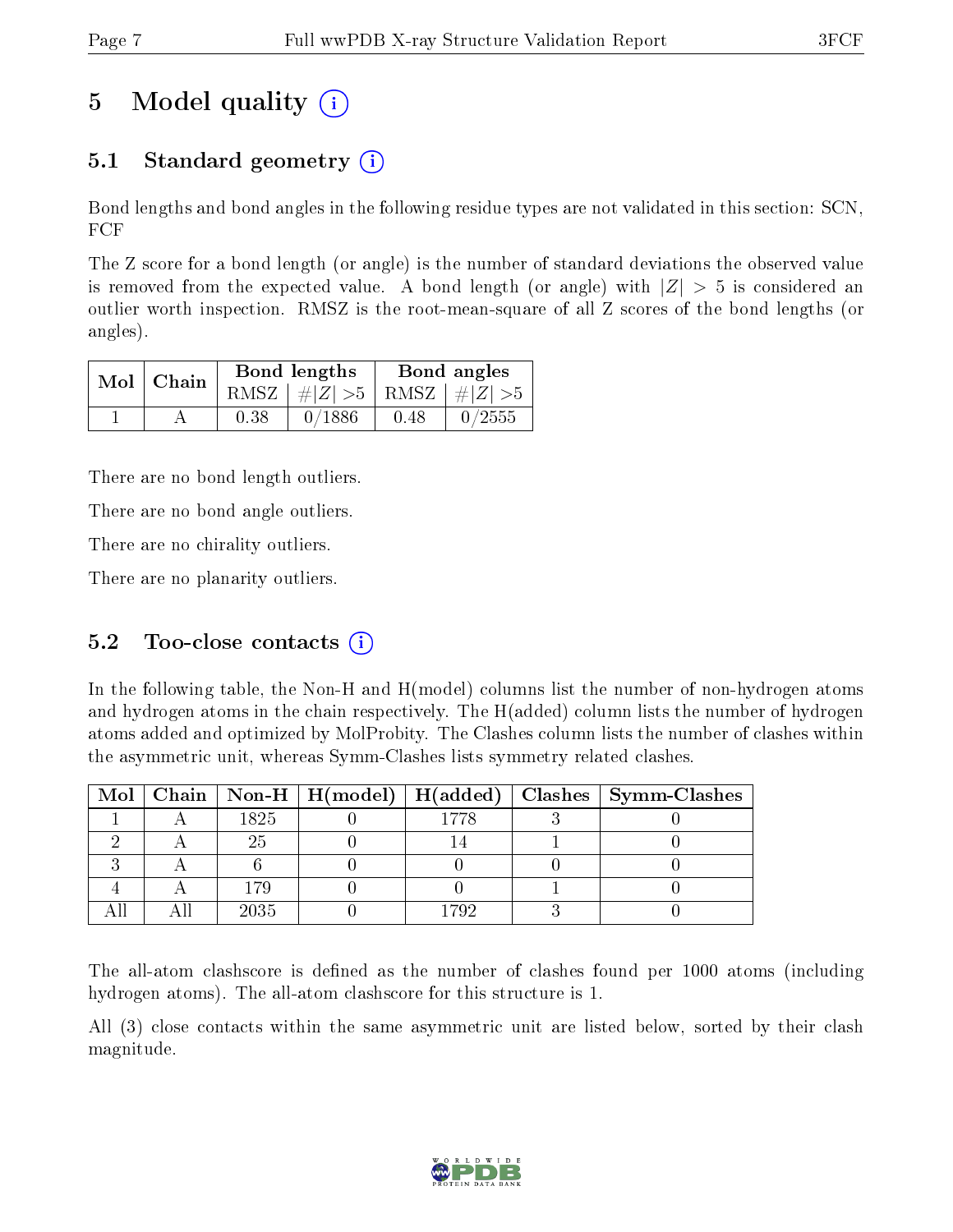| Atom-1              | Atom-2            | Interatomic<br>distance $(A^{\dagger})$ | Clash<br>overlap (Å |
|---------------------|-------------------|-----------------------------------------|---------------------|
| 1: A: 104: INS: HE2 | 4: A:49: HOH:O    | 2 13                                    |                     |
| 1:A:147:TYR:CZ      | 1: A:167: PRO:HG2 | 2.54                                    | 0.42                |
| $1:$ A:147:TYR:CE1  | 2:A:1:FCF:H30     | 2.56                                    |                     |

There are no symmetry-related clashes.

## 5.3 Torsion angles (i)

#### 5.3.1 Protein backbone  $(i)$

In the following table, the Percentiles column shows the percent Ramachandran outliers of the chain as a percentile score with respect to all X-ray entries followed by that with respect to entries of similar resolution.

The Analysed column shows the number of residues for which the backbone conformation was analysed, and the total number of residues.

| $\mid$ Mol $\mid$ Chain $\mid$ | Analysed                            | Favoured   Allowed   Outliers   Percentiles |  |  |                                                                           |
|--------------------------------|-------------------------------------|---------------------------------------------|--|--|---------------------------------------------------------------------------|
|                                | 223/223 (100%)   217 (97%)   6 (3%) |                                             |  |  | $\begin{array}{ c c c c c c }\n\hline\n100 & 100 & \\\hline\n\end{array}$ |

There are no Ramachandran outliers to report.

#### 5.3.2 Protein sidechains  $(i)$

In the following table, the Percentiles column shows the percent sidechain outliers of the chain as a percentile score with respect to all X-ray entries followed by that with respect to entries of similar resolution.

The Analysed column shows the number of residues for which the sidechain conformation was analysed, and the total number of residues.

| $Mol$   Chain | Analysed                    |          | Rotameric   Outliers   Percentiles |  |
|---------------|-----------------------------|----------|------------------------------------|--|
|               | $197/195(101\%)$ 195 (99\%) | $2(1\%)$ | 76 <br>68                          |  |

All (2) residues with a non-rotameric sidechain are listed below:

| Mol | ${\bf Chain}$ | Res | Type |
|-----|---------------|-----|------|
|     |               |     |      |
|     |               |     |      |

Some sidechains can be flipped to improve hydrogen bonding and reduce clashes. All (2) such

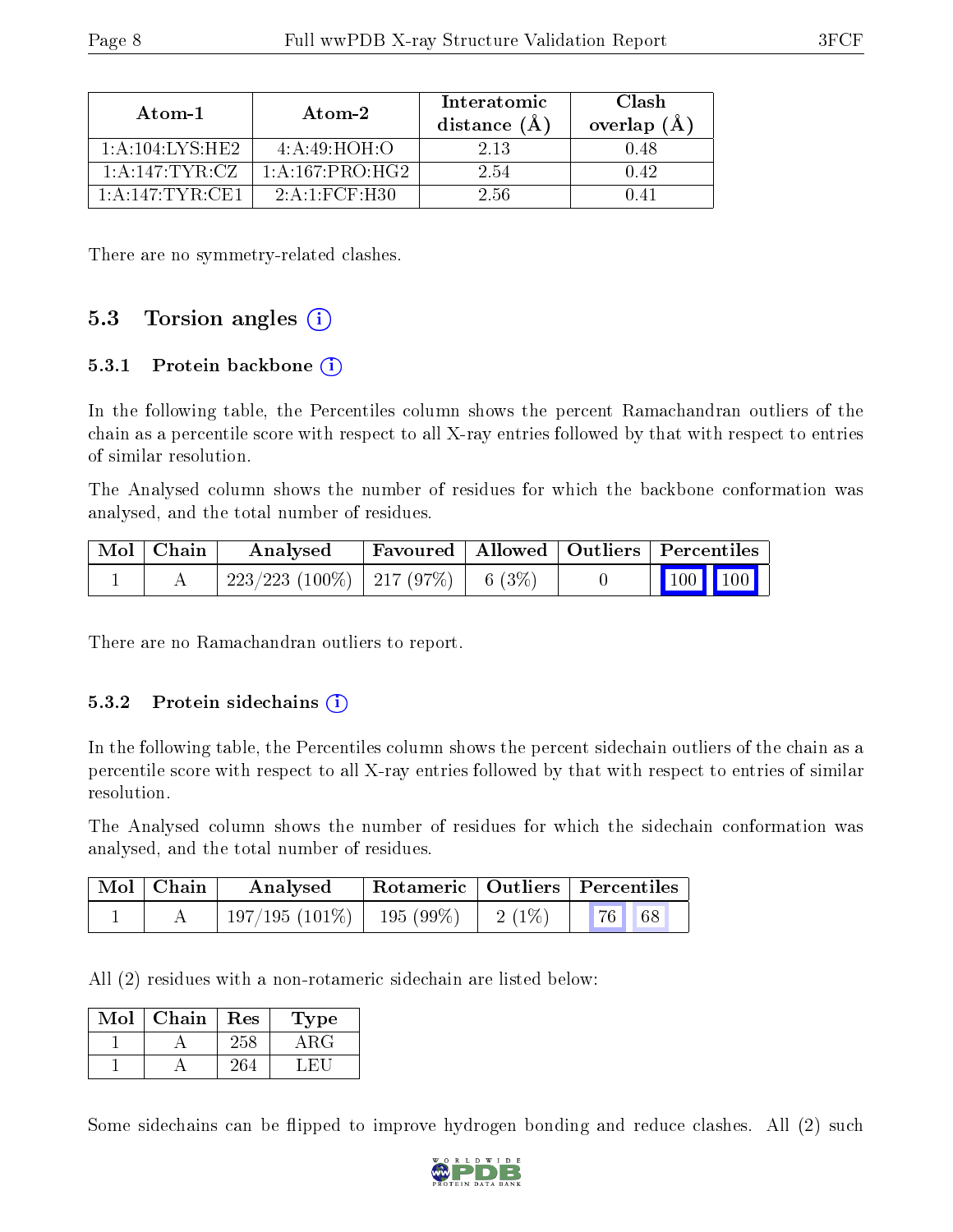sidechains are listed below:

| Mol | Chain | Res         | Type |
|-----|-------|-------------|------|
|     |       | $\cdot$ 24. | - 17 |
|     |       | ツリター        |      |

#### 5.3.3 RNA  $(i)$

There are no RNA molecules in this entry.

#### 5.4 Non-standard residues in protein, DNA, RNA chains  $(i)$

There are no non-standard protein/DNA/RNA residues in this entry.

#### 5.5 Carbohydrates  $(i)$

There are no carbohydrates in this entry.

### 5.6 Ligand geometry  $(i)$

3 ligands are modelled in this entry.

In the following table, the Counts columns list the number of bonds (or angles) for which Mogul statistics could be retrieved, the number of bonds (or angles) that are observed in the model and the number of bonds (or angles) that are defined in the Chemical Component Dictionary. The Link column lists molecule types, if any, to which the group is linked. The Z score for a bond length (or angle) is the number of standard deviations the observed value is removed from the expected value. A bond length (or angle) with  $|Z| > 2$  is considered an outlier worth inspection. RMSZ is the root-mean-square of all Z scores of the bond lengths (or angles).

| Mol<br>Type |     | $\Box$ Chain $\Box$ | Res            | Link                     | Bond lengths      |      |             | Bond angles |      |        |
|-------------|-----|---------------------|----------------|--------------------------|-------------------|------|-------------|-------------|------|--------|
|             |     |                     |                |                          | $\mathrm{Counts}$ | RMSZ | # $ Z  > 2$ | Counts      | RMSZ | H Z    |
| $\Omega$    | FCF |                     |                | $\sim$                   | 22, 26, 26        | 1.37 | 3(13%)      | 22,33,33    | 3.88 | 5(22%) |
| 2<br>Ð      | SCN |                     | 305            | $\sim$                   | 2,2               | 0.31 |             | $0.1.1\,$   | 0.00 |        |
| Ð           | SCN |                     | $\overline{2}$ | $\overline{\phantom{a}}$ | 1,2,2             | 2.45 | $(100\%)$   | 0,1,1       | 0.00 |        |

In the following table, the Chirals column lists the number of chiral outliers, the number of chiral centers analysed, the number of these observed in the model and the number defined in the Chemical Component Dictionary. Similar counts are reported in the Torsion and Rings columns. '-' means no outliers of that kind were identified.

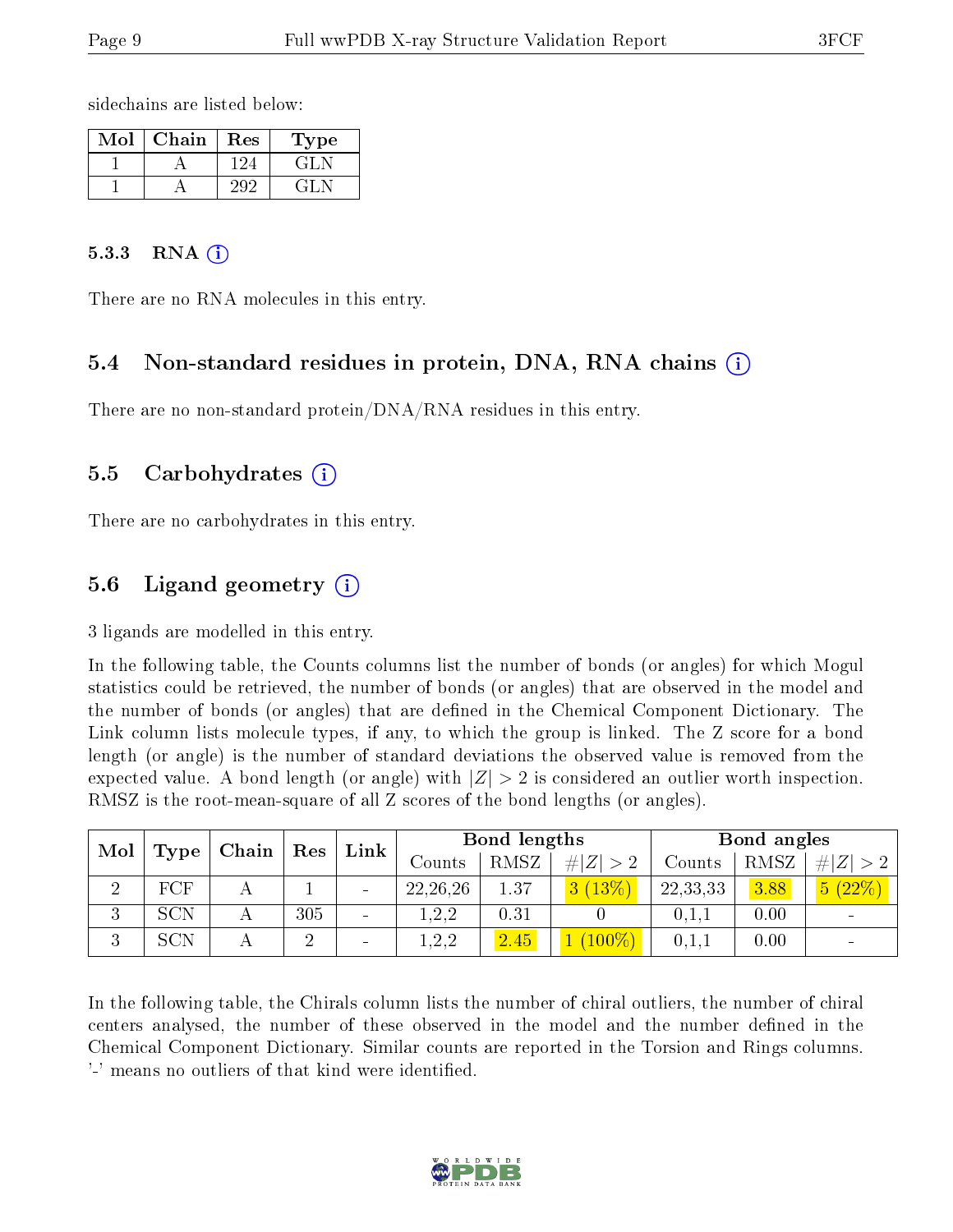|     |  |   |        | $\mid$ Mol $\mid$ Type $\mid$ Chain $\mid$ Res $\mid$ Link $\mid$ Chirals $\mid$ Torsions | Rings |
|-----|--|---|--------|-------------------------------------------------------------------------------------------|-------|
| FCF |  | - | $\sim$ | $\mid 3/11/15/15 \mid 0/2/2/2 \mid$                                                       |       |

All (4) bond length outliers are listed below:

| Mol | Chain | $\operatorname{Res}$ | Type | Atoms    | Z       | Observed $(A)$ | Ideal(A) |
|-----|-------|----------------------|------|----------|---------|----------------|----------|
|     |       |                      | FCF  | $C5-C38$ | 3.52    | $1.50\,$       |          |
|     |       |                      | FCF  | O21-N18  | $-3.00$ | $1.36\,$       |          |
|     |       |                      | FCF  | Q27-N31  | $-2.99$ | $1.36\,$       |          |
|     |       | റ                    |      |          | 2.45    | . 23           |          |

All (5) bond angle outliers are listed below:

| Mol | Chain | Res | Type | Atoms                                             |         | Observed $(^\circ)$ | Ideal(°) |
|-----|-------|-----|------|---------------------------------------------------|---------|---------------------|----------|
|     |       |     | FCF  | $C22-O21-N18$                                     | 10.53   | 120.28              | 109.21   |
|     |       |     | FCF  | C <sub>23</sub> -O <sub>27</sub> -N <sub>31</sub> | 10.44   | 120.19              | 109.21   |
|     |       |     | FCF  | O27-N31-C30                                       | 6.99    | 121.55              | 110.80   |
|     |       |     | FCF  | O21-N18-C17                                       | 6.08    | 120.14              | 110.80   |
|     |       |     | FCF  | $C15-C14-N13$                                     | $-3.74$ | 119.71              | 124.08   |

There are no chirality outliers.

All (3) torsion outliers are listed below:

| Mol | Chain | $Res \vert$ | Type | Atoms                                                              |
|-----|-------|-------------|------|--------------------------------------------------------------------|
|     |       |             | FCF  | $O21-C22-C23-C27$                                                  |
|     |       |             | FCF  | $C15-C16-C30-N31$                                                  |
|     |       |             | FCF  | N <sub>11</sub> -C <sub>16</sub> -C <sub>30</sub> -N <sub>31</sub> |

There are no ring outliers.

1 monomer is involved in 1 short contact:

|  |  | Mol   Chain   Res   Type   Clashes   Symm-Clashes |
|--|--|---------------------------------------------------|
|  |  |                                                   |

The following is a two-dimensional graphical depiction of Mogul quality analysis of bond lengths, bond angles, torsion angles, and ring geometry for all instances of the Ligand of Interest. In addition, ligands with molecular weight > 250 and outliers as shown on the validation Tables will also be included. For torsion angles, if less then 5% of the Mogul distribution of torsion angles is within 10 degrees of the torsion angle in question, then that torsion angle is considered an outlier. Any bond that is central to one or more torsion angles identified as an outlier by Mogul will be highlighted in the graph. For rings, the root-mean-square deviation (RMSD) between the ring in question and similar rings identified by Mogul is calculated over all ring torsion angles. If the average RMSD is greater than 60 degrees and the minimal RMSD between the ring in question and

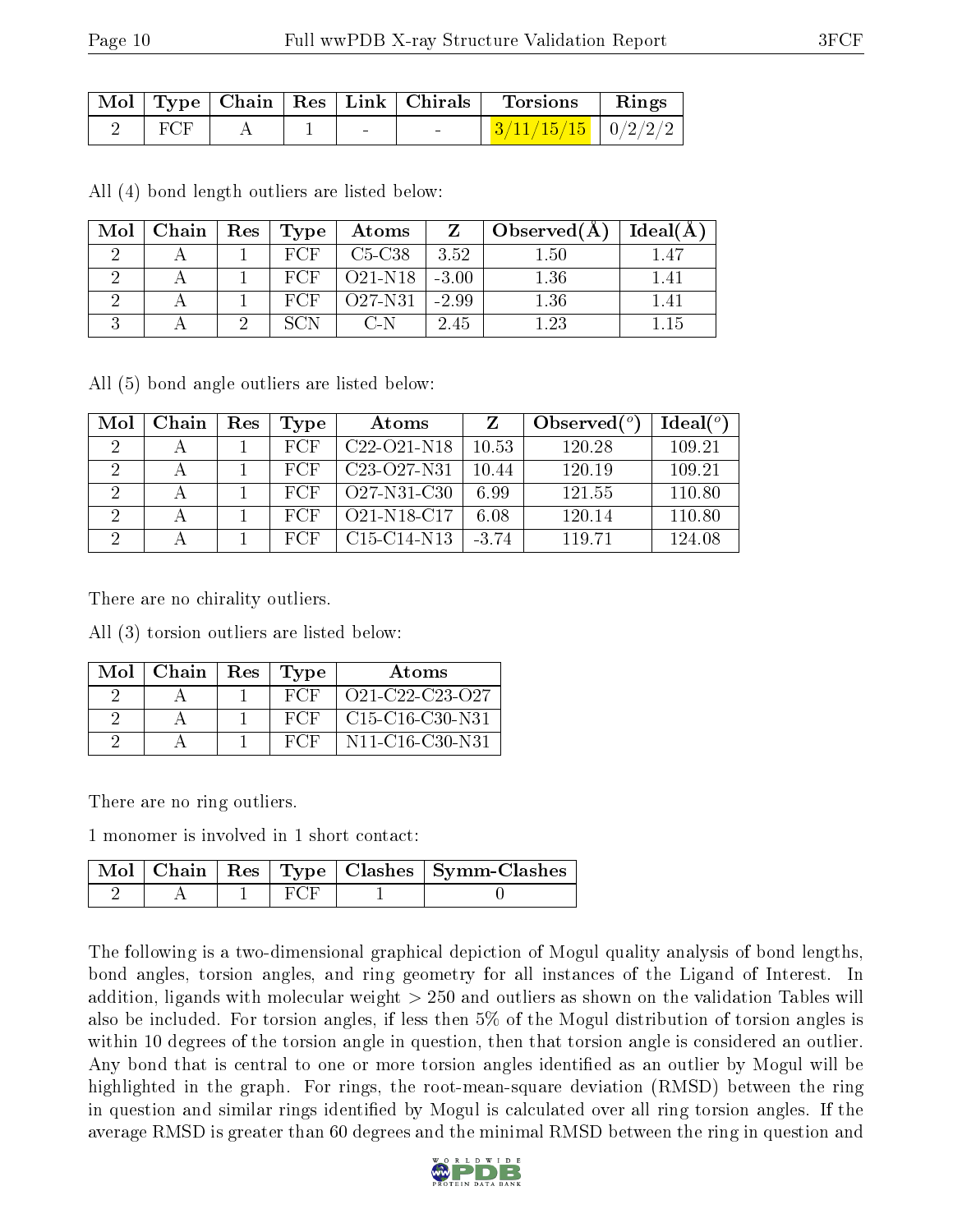any Mogul-identified rings is also greater than 60 degrees, then that ring is considered an outlier. The outliers are highlighted in purple. The color gray indicates Mogul did not find sufficient equivalents in the CSD to analyse the geometry.



## 5.7 [O](https://www.wwpdb.org/validation/2017/XrayValidationReportHelp#nonstandard_residues_and_ligands)ther polymers  $(i)$

There are no such residues in this entry.

### 5.8 Polymer linkage issues (i)

There are no chain breaks in this entry.

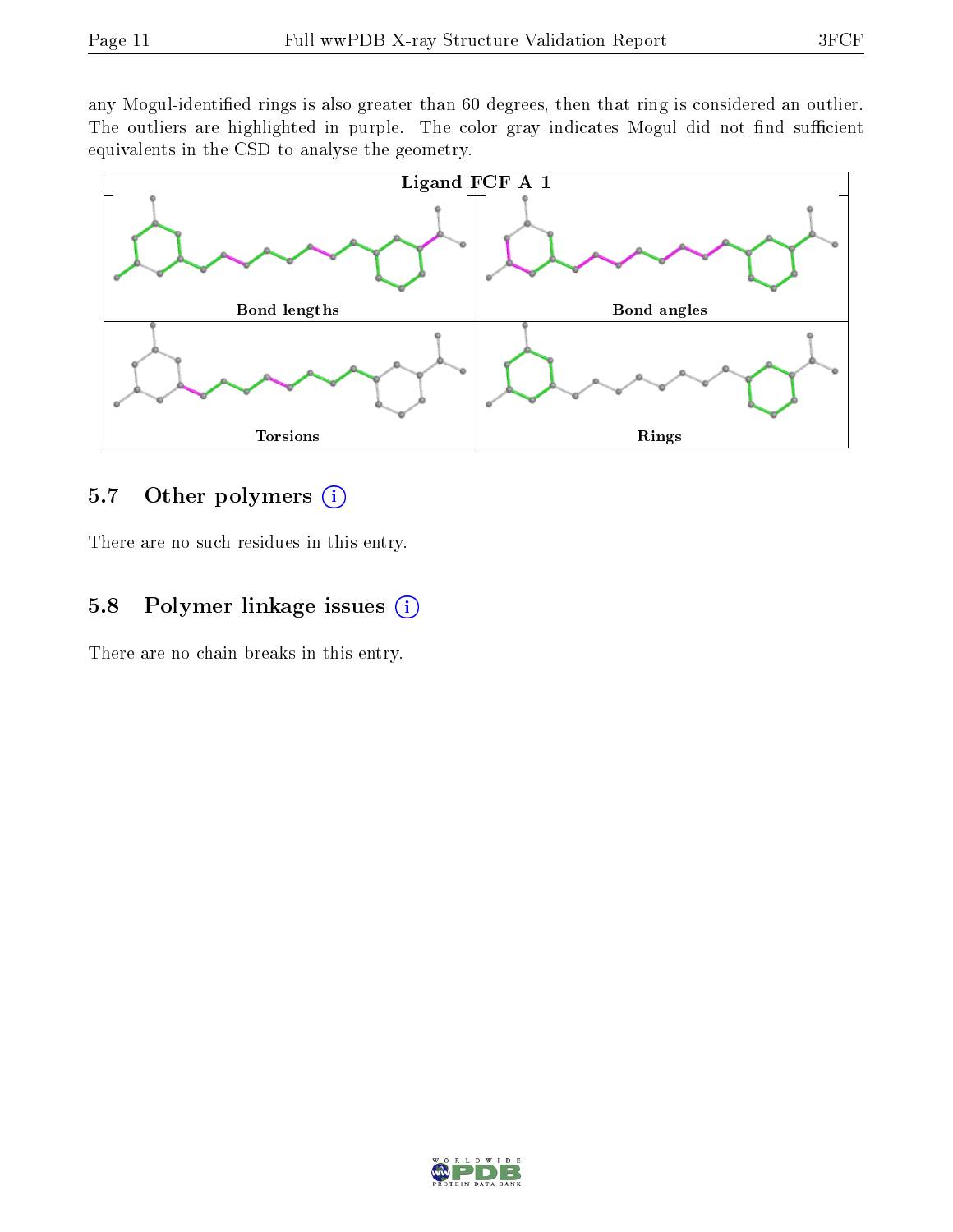# 6 Fit of model and data  $\left( \cdot \right)$

# 6.1 Protein, DNA and RNA chains (i)

In the following table, the column labelled  $#RSRZ>2'$  contains the number (and percentage) of RSRZ outliers, followed by percent RSRZ outliers for the chain as percentile scores relative to all X-ray entries and entries of similar resolution. The OWAB column contains the minimum, median,  $95<sup>th</sup>$  percentile and maximum values of the occupancy-weighted average B-factor per residue. The column labelled  $Q< 0.9$  lists the number of (and percentage) of residues with an average occupancy less than 0.9.

| Mol | Chain | Analysed             | ${ <\bf RSRZ} { >}$ | $\#\text{RSRZ}\text{>2}$           | $\mid$ OWAB(Å <sup>2</sup> ) $\mid$ Q<0.9 |  |
|-----|-------|----------------------|---------------------|------------------------------------|-------------------------------------------|--|
|     |       | $\pm 223/223$ (100%) | $-0.31$             | $\mid$ 2 (0%) 84 84 16, 22, 30, 39 |                                           |  |

All (2) RSRZ outliers are listed below:

| Mol | Chain |     |              | Res   Type   RSRZ |
|-----|-------|-----|--------------|-------------------|
|     |       | 185 |              |                   |
|     |       |     | $\mathbf{G}$ |                   |

### 6.2 Non-standard residues in protein, DNA, RNA chains  $(i)$

There are no non-standard protein/DNA/RNA residues in this entry.

## 6.3 Carbohydrates (i)

There are no carbohydrates in this entry.

## 6.4 Ligands  $(i)$

In the following table, the Atoms column lists the number of modelled atoms in the group and the number defined in the chemical component dictionary. The B-factors column lists the minimum, median,  $95<sup>th</sup>$  percentile and maximum values of B factors of atoms in the group. The column labelled  $Q < 0.9$  lists the number of atoms with occupancy less than 0.9.

| Mol | Type | Chain | Res | Atoms | RSCC |      | $\parallel$ RSR $\parallel$ B-factors( $\rm \AA^2)$ ) | Q <sub>0.9</sub> |
|-----|------|-------|-----|-------|------|------|-------------------------------------------------------|------------------|
|     |      |       |     |       | 0.80 | 0.17 | 44, 44, 45, 46                                        |                  |
|     | FCF  |       |     | 25/25 | 0.86 | 0.19 | 29, 40, 44, 45                                        |                  |
|     |      |       | 305 |       | 0.99 | 0.08 | 25, 25, 26, 26                                        |                  |

The following is a graphical depiction of the model fit to experimental electron density of all instances of the Ligand of Interest. In addition, ligands with molecular weight  $> 250$  and outliers